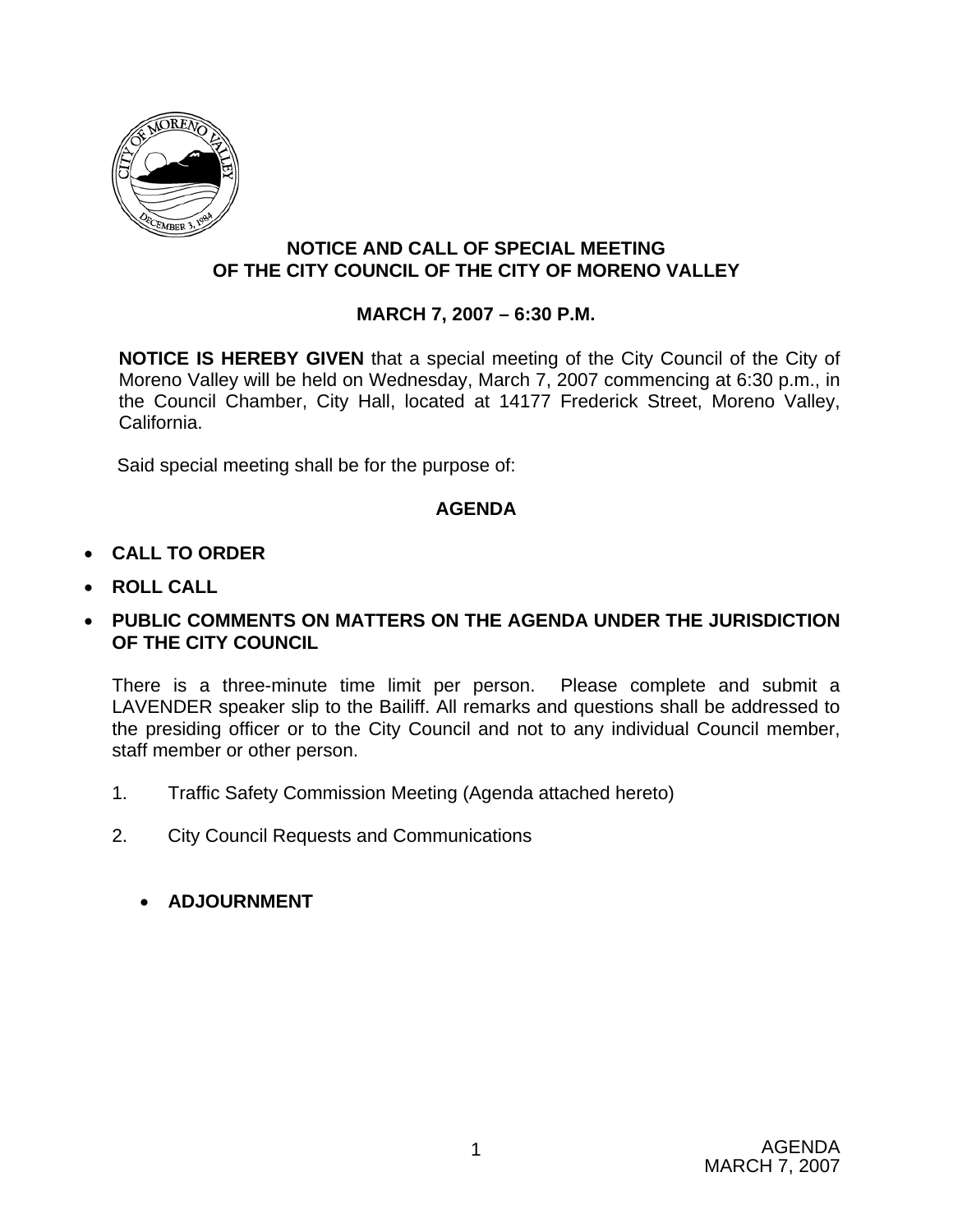### AGENDA

### **March 7, 2007 Traffic Safety Commission 14177 Frederick Street Moreno Valley, CA 92553 REGULAR MEETING 6:30 p.m.**

**The City of Moreno Valley complies with the Americans with Disabilities Act of 1990. If you need special assistance to participate in this meeting, please contact the City Clerk's office at (951)413-3001 at least 48 hours prior to the meeting. The 48-hour notification will enable the City to make reasonable arrangements to ensure accessibility to this meeting.** 

#### **1.0 Call to Order**

- **1.1** Pledge of Allegiance
- **1.2** Invocation
- **1.3** Special Presentation

### **2.0 Roll Call**

- **3.0 Approval of Minutes:** February 7, 2007
- **4.0 Public Hearing**

#### **5.0 Public Comments**

Please limit comments to three minutes per person. Please give the chairperson your name, address, and telephone number for future contact.

- **5.1** This is the time for comments from the public on items **not** on the agenda.
- **5.2** This is the time for comments from the public on agenda items.

#### **6.0 Traffic Safety Items**

| 6.1 | Action   |                                                                                                                      |
|-----|----------|----------------------------------------------------------------------------------------------------------------------|
|     | 2007-003 | Request for Three Way Stop Control at the<br>Intersection of Iris Avenue and Emma Lane                               |
|     | 2007-004 | Request for Crossing Guard at the<br>Intersection of Cactus Avenue and Indian<br>Street (Chaparral Hills Elementary) |

### **6.2 Discussion**

Web Page Site Update (Art Higgs) Fourth of July Activities (Gerald Bagley, Ronald Dudeck & Lawrence Baird) Status Report on Red Light Photo Enforcement